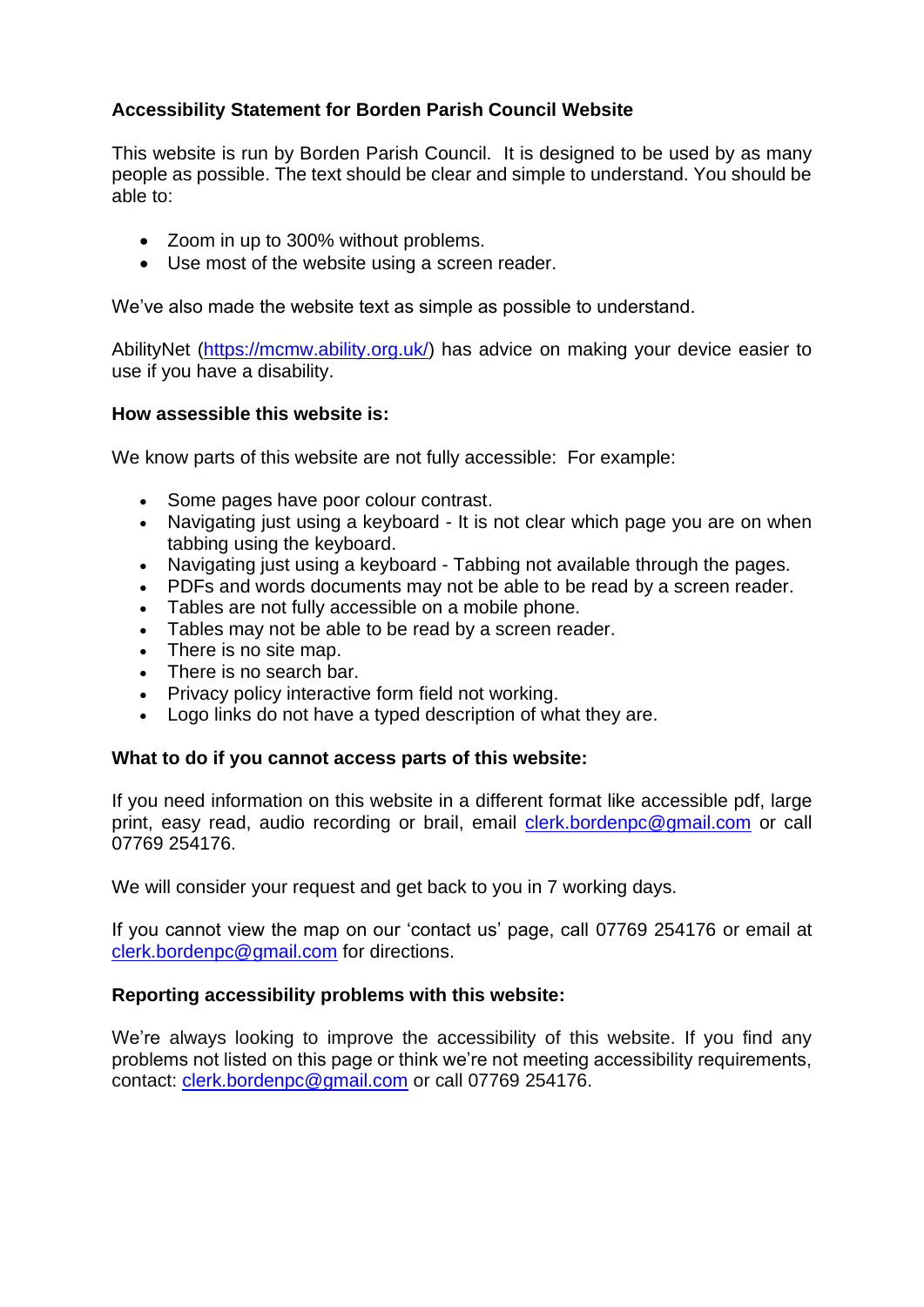# Borden Parish Council

## **Enforcement Procedure**

The Equality and Human Rights Commission (EHRC) is responsible for enforcing the Public Sector Bodies (Websites and Mobile Applications) (No. 2) Accessibility Regulations 2018 (the 'accessibility regulations').

If you contact us with a complaint and you are not happy with our response [contact](https://www.equalityadvisoryservice.com/)  [the Equality Advisory and Support Service \(EASS\).](https://www.equalityadvisoryservice.com/)

### **Technical information about this website's accessibility**

Borden Parish Council is committed to making its website accessible, in accordance with the Public Sector Bodies (Websites and Mobile Applications) (No. 2) Accessibility Regulations 2018.

This website is partially compliant with the [Web Content Accessibility Guidelines](https://www.w3.org/TR/WCAG21/)  [version 2.1](https://www.w3.org/TR/WCAG21/) AA standard, due to the non-compliances listed below.

#### **Non accessible content**

The content listed below is non-accessible for the following reasons.

#### **Non-compliance with the accessibility regulations**

- 1. Some focused links do not have enough colour contrast. This fails [WCAG](https://www.w3.org/TR/WCAG21/#perceivable) 2.1 Principle 1.4.1: [Perceivable](https://www.w3.org/TR/WCAG21/#perceivable). We plan to fix this by March 2021.
- 2. Privacy policy interactive form field not working. This fails WCAG 2.1 [Principle](https://www.w3.org/TR/WCAG21/#operable) 2: [Operable.](https://www.w3.org/TR/WCAG21/#operable) We plan to fix this by March 2021.
- 3. Logo links do not have a typed description of what they are. This fails WCAG 2.1 Principle 2.4.6: [Operable.](https://www.w3.org/TR/WCAG21/#operable) We plan to fix this by March 2021.

## **Navigating and accessing information**

- 1. It is not clear which page you are on (not highlighted) when tabbing. This fails WCAG 2.1 Principle 2.4.8: [Operable.](https://www.w3.org/TR/WCAG21/#operable) We plan to fix this by March 2021.
- 2. Tabbing is not available through the pages. This fails WCAG 2.1 [Principle](https://www.w3.org/TR/WCAG21/#operable) 2: [Operable.](https://www.w3.org/TR/WCAG21/#operable) We plan to fix this by March 2021.
- 3. Tables are not fully accessible on a mobile phone. This fails [WCAG](https://www.w3.org/TR/WCAG21/#operable) 2.1 Principle 2: [Operable.](https://www.w3.org/TR/WCAG21/#operable) We plan to fix this by March 2021.
- 4. There is no site map. This fails WCAG 2.1 Principle 2: [Operable.](https://www.w3.org/TR/WCAG21/#operable) We plan to fix this by March 2021.